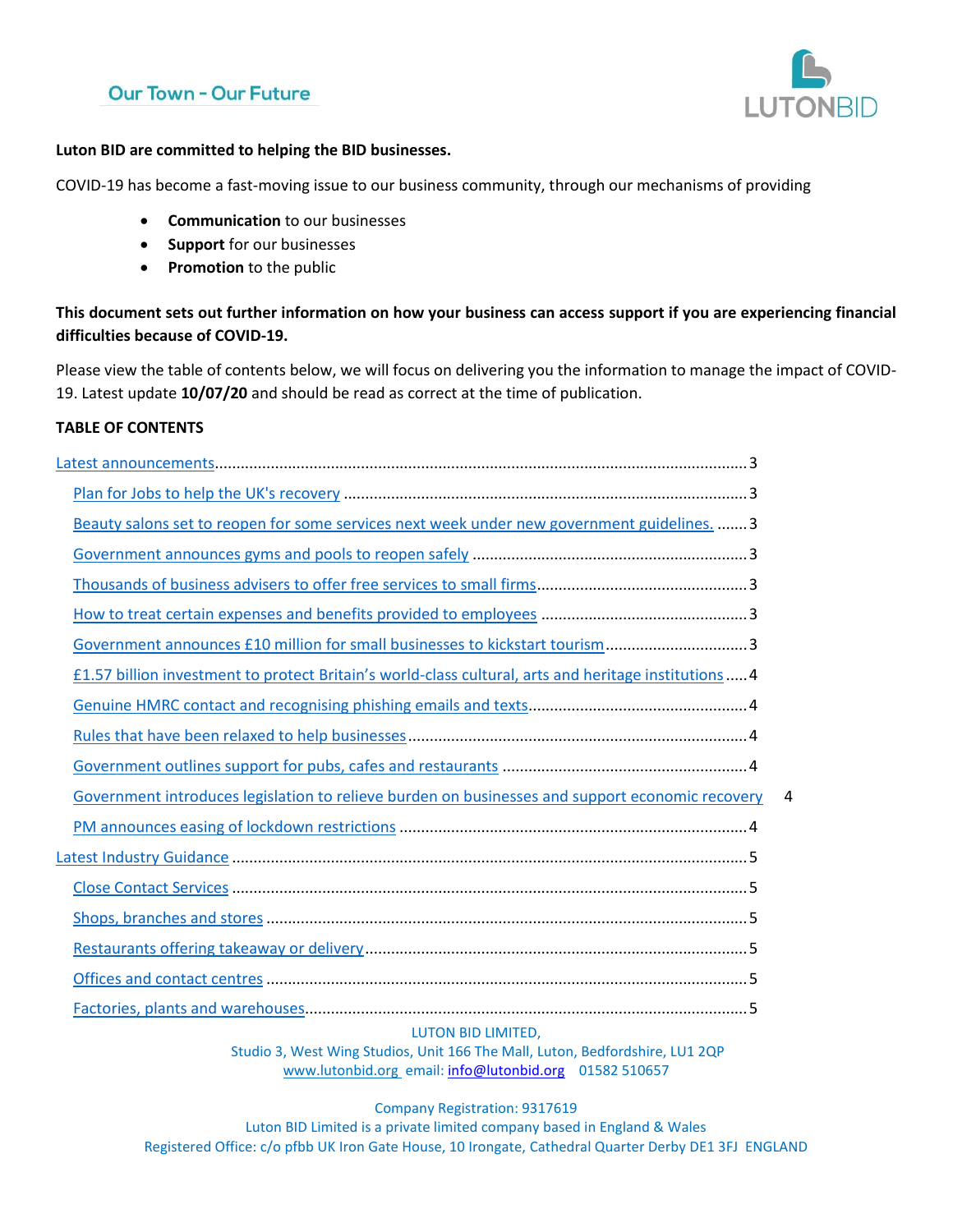| Small or Medium Sized Business - Coronavirus Business Interruption Loan Scheme  8 |
|-----------------------------------------------------------------------------------|
|                                                                                   |
|                                                                                   |
|                                                                                   |
|                                                                                   |
|                                                                                   |
|                                                                                   |
|                                                                                   |
|                                                                                   |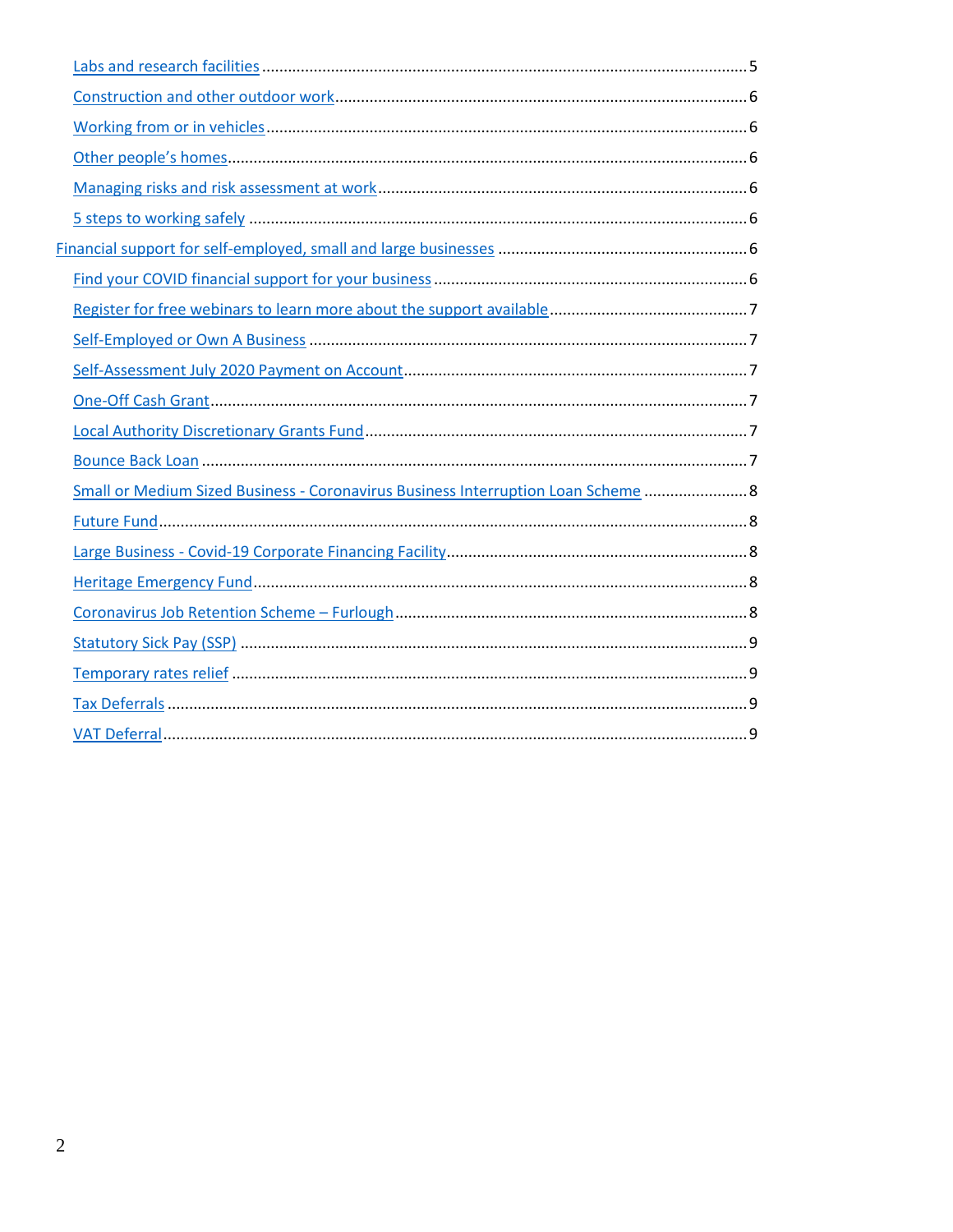# <span id="page-2-0"></span>Latest announcements

## <span id="page-2-1"></span>*Plan for Jobs to help the UK's recovery*

The Chancellor announced a package of measures to support jobs in every part of the country, give businesses the confidence to retain and hire, and provide people with the tools they need to get better jobs.

- Jobs Retention Bonus for businesses bringing back furloughed employees.
- Kickstart Scheme. To support young people (16-24) in newly created jobs
- The government will pay employers £1,000 to take on trainees
- The government will pay employers to create new Apprenticeships

Measures to support Hospitality Sector:

- VAT on food, accommodation and attractions will be cut from 20% to 5%
- During August, everyone will be able to receive an 'Eat out to help out discount'. At any participating business, customers will receive a 50% discount up to £10 per head, Monday to Wednesday

For a more detailed summary please clic[k here.](https://www.gov.uk/government/news/rishis-plan-for-jobs-will-help-britain-bounce-back)

The Chancellor sets out a Plan for Jobs to Parliament on 8 July 2020. To view the full 'Plan for Jobs ' documents please click [here.](https://assets.publishing.service.gov.uk/government/uploads/system/uploads/attachment_data/file/898421/A_Plan_for_Jobs__Web_.pdf)

#### <span id="page-2-2"></span>*Beauty salons set to reopen for some services next week under new government guidelines.*

Businesses including beauty salons, nail bars and tattoo studios can reopen safely from Monday 13 July. Only services that do not involve work in the highest risk zone – directly in front of the face – should be made available to clients. For further information please click [here.](https://www.gov.uk/government/news/beauty-salons-set-to-reopen-for-some-services-next-week-under-new-government-guidelines)

#### <span id="page-2-3"></span>*Government announces gyms and pools to reopen safely*

Outdoor pools can reopen to the public from 11 July followed by indoor gyms, pools and leisure centres on 25 July. Venues must ensure they can enable customers, staff and volunteers to maintain social distancing before, during and after participation. For further information please click [here.](https://www.gov.uk/government/news/government-announces-gyms-and-pools-to-reopen-safely)

#### <span id="page-2-4"></span>*Thousands of business advisers to offer free services to small firms*

Thousands of expert professional and business services advisers have signed up to offer free online advice to help small businesses bounce back from coronavirus (COVID-19). Advice offered will include bespoke, specialist assistance from accountancy, legal, and advertising to marketing, recruitment and digital to help businesses adapt to difficult circumstances and to bounce back as the UK economy recovers. For further information please click [here.](https://www.gov.uk/government/news/thousands-of-business-advisers-to-offer-free-services-to-small-firms)

Coronavirus support for business from outside government- Public bodies, organisations and charities have produced additional resources that may be useful to employers and employees. For further information please click [here.](https://www.gov.uk/guidance/coronavirus-support-for-business-from-outside-government?utm_source=72217b78-158a-420e-8410-76f6f8136e8c&utm_medium=email&utm_campaign=govuk-notifications&utm_content=daily)

#### <span id="page-2-5"></span>*How to treat certain expenses and benefits provided to employees*

Find out about taxable expenses and benefits when they are paid to employees because of coronavirus and how to report them to HMRC. The guidance is about Income Tax treatment only. [National Insurance](https://www.gov.uk/national-insurance-classes) contributions treatment may vary depending on the individual benefit or expense. Find out more [here.](https://www.gov.uk/guidance/how-to-treat-certain-expenses-and-benefits-provided-to-employees-during-coronavirus-covid-19?utm_source=7fe67de2-f8be-45d4-89ee-331b95153b1a&utm_medium=email&utm_campaign=govuk-notifications&utm_content=daily)

## <span id="page-2-6"></span>*Government announces £10 million for small businesses to kickstart tourism*

Government confirms £10 million new funding to boost tourism in England for renewal and recovery. Funding will help small businesses in tourist destinations to access support of up to £5,000. Government will also accelerate delivery of over £50 million for shovel-ready infrastructure projects over the coming months to help boost tourism. For further information please click [here.](https://www.gov.uk/government/news/government-announces-10-million-for-small-businesses-to-kickstart-tourism)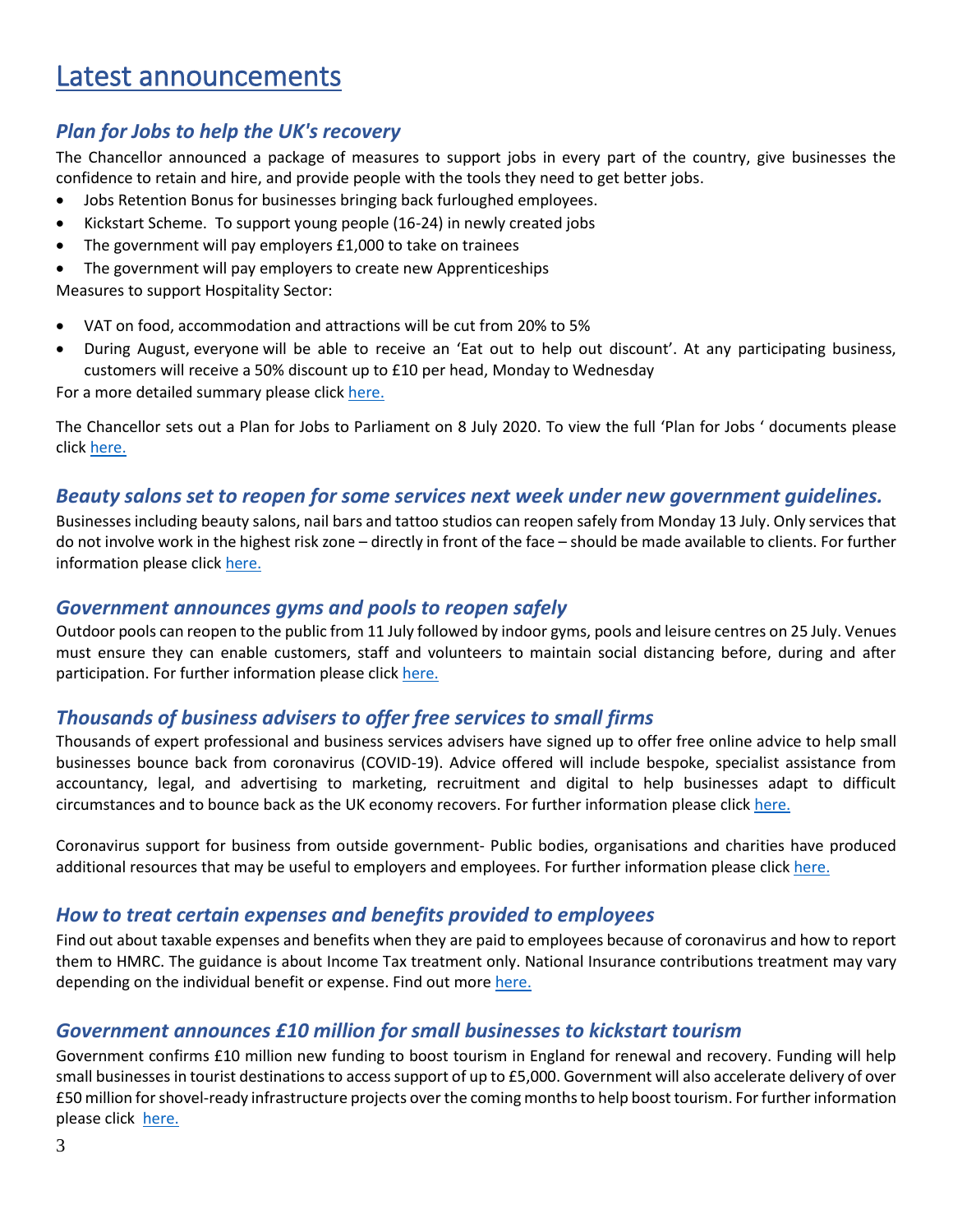## <span id="page-3-0"></span>*£1.57 billion investment to protect Britain's world-class cultural, arts and heritage institutions*

Future of Britain's museums, galleries, theatres, independent cinemas, heritage sites and music venues will be protected with emergency grants and loans. Funding will also be provided to restart construction work at cultural and heritage sites paused as a result of the pandemic. Thousands of organisations across a range of sectors including the performing arts and theatres, heritage, historic palaces, museums, galleries, live music and independent cinema will be able to access emergency grants and loans. For further information please click [here.](https://www.gov.uk/government/news/157-billion-investment-to-protect-britains-world-class-cultural-arts-and-heritage-institutions)

### <span id="page-3-1"></span>*Genuine HMRC contact and recognising phishing emails and texts*

Find out how to recognise when contact from HMRC is genuine, and how to recognise phishing or bogus emails and text messages. This guidance explains how to recognise genuine contact from HMRC, and how to tell when an email or text message is phishing or bogus. For further information please click [here.](https://www.gov.uk/government/publications/genuine-hmrc-contact-and-recognising-phishing-emails?utm_source=7a797eaf-de3f-4dd6-bdab-8e1ef50feb9a&utm_medium=email&utm_campaign=govuk-notifications&utm_content=daily)

#### <span id="page-3-2"></span>*Rules that have been relaxed to help businesses*

A list of the rules that have been temporarily relaxed to make it easier for businesses to continue working through the disruption caused by coronavirus. For further information please click [here.](https://www.gov.uk/guidance/rules-that-have-been-relaxed-to-help-businesses-during-the-coronavirus-pandemic)

## <span id="page-3-3"></span>*Government outlines support for pubs, cafes and restaurants*

More pubs, restaurants and cafes will be able to serve customers outdoors in plans announced by the government. The government will simplify and reduce the costs of the licensing process for outdoor seating and stalls, making it easier for people to safely drink and dine outside. For further information please click [here.](https://www.gov.uk/government/news/government-outlines-support-for-pubs-cafes-and-restaurants)

# <span id="page-3-4"></span>*Government introduces legislation to relieve burden on businesses and support economic recovery*

The Corporate Insolvency and Governance Bill received royal assent on 25 June and is now an Act. The Bill consists of 6 insolvency measures and 2 corporate governance measures. The insolvency measures will provide vital support to businesses will introduce temporary easements and flexibility to businesses where they are coping with reduced resources and restrictions. For further information please click [here.](https://www.gov.uk/government/news/government-introduces-legislation-to-relieve-burden-on-businesses-and-support-economic-recovery?utm_source=2eb97745-ee70-4ef7-8a47-a96433265320&utm_medium=email&utm_campaign=govuk-notifications&utm_content=daily)

#### <span id="page-3-5"></span>*PM announces easing of lockdown restrictions*

Prime Minister Boris Johnson has today (Tuesday 23 June) set out further changes to lockdown measures in England to enable people to see more of their friends and family, help businesses get back on their feet and get people back in their jobs. From Saturday 4th July, the Prime Minister has announced that pubs, restaurants and hairdressers will be able to reopen, providing they adhere to COVID Secure guidelines. For further information please click [here.](https://www.gov.uk/government/news/pm-announces-easing-of-lockdown-restrictions-23-june-2020)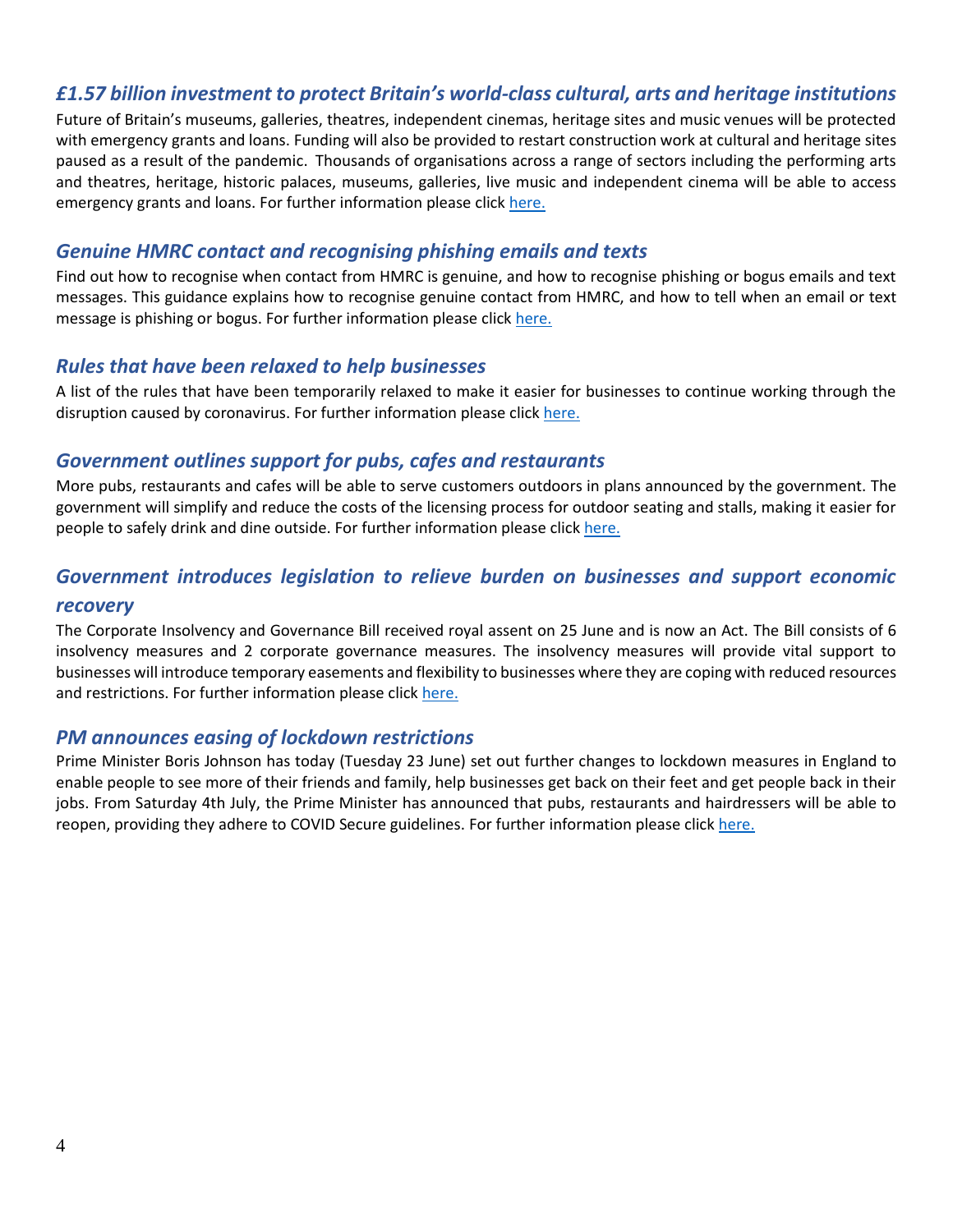# <span id="page-4-0"></span>Latest Industry Guidance

## <span id="page-4-1"></span>*Close Contact Services*

Guidance for people who provide close contact services, including hairdressers, barbers, beauticians, tattooists, sports and massage therapists, dress fitters, tailors and fashion designers.

- For further information please click [here.](https://www.gov.uk/guidance/working-safely-during-coronavirus-covid-19/close-contact-services)
- To download the guidance in a PDF version clic[k here.](https://assets.publishing.service.gov.uk/media/5ef2889986650c12970e9b57/Keeping-workers-and-clients-safe-during-covid-19-close-contact-services-230620.pdf)
- To download the poster to display in your workplace to show you have followed the guidance click [here.](https://assets.publishing.service.gov.uk/media/5ef2895ee90e075c5582f4d1/staying-covid-19-secure-accessible.pdf)

#### <span id="page-4-2"></span>*Shops, branches and stores*

Guidance for people who work in or run shops, branches, stores or similar environments. The guidance for retail businesses that are currently closed is to enable businesses to plan for when they can re-open.

- For further information click [here.](https://www.gov.uk/guidance/working-safely-during-coronavirus-covid-19/shops-and-branches)
- To download the guidance in a PDF version clic[k here.](https://assets.publishing.service.gov.uk/media/5eb9703de90e07082fa57ce0/working-safely-during-covid-19-shops-branches-110520.pdf)
- To download the poster to display in your workplace to show you have followed the guidance click [here.](https://assets.publishing.service.gov.uk/media/5ef2895ee90e075c5582f4d1/staying-covid-19-secure-accessible.pdf)

## <span id="page-4-3"></span>*Restaurants offering takeaway or delivery*

This guidance applies to any food preparation or food service setting where food is sold for takeaway or delivery. For example, bars, pubs, cafes, food to go, mobile catering, etc.

It also applies to the food services provided by businesses. It does not apply to food preparation or food service in clinical or healthcare settings.

- For further information click [here.](https://www.gov.uk/guidance/working-safely-during-coronavirus-covid-19/restaurants-offering-takeaway-or-delivery)
- To download the guidance in a PDF version clic[k here.](https://assets.publishing.service.gov.uk/media/5eb96e8e86650c278b077616/working-safely-during-covid-19-restaurants-takeaway-delivery-110520.pdf)
- To download the poster to display in your workplace to show you have followed the guidance click [here.](https://assets.publishing.service.gov.uk/media/5ef2895ee90e075c5582f4d1/staying-covid-19-secure-accessible.pdf)

## <span id="page-4-4"></span>*Offices and contact centres*

Guidance for people who work in or run businesses from indoor environments such as offices and contact centres.

- For further information click [here.](https://www.gov.uk/guidance/working-safely-during-coronavirus-covid-19/offices-and-contact-centres)
- To download the guidance in a PDF version clic[k here.](https://assets.publishing.service.gov.uk/media/5eb97e7686650c278d4496ea/working-safely-during-covid-19-offices-contact-centres-110520.pdf)
- To download the poster to display in your workplace to show you have followed the guidance click [here.](https://assets.publishing.service.gov.uk/media/5ef2895ee90e075c5582f4d1/staying-covid-19-secure-accessible.pdf)

#### <span id="page-4-5"></span>*Factories, plants and warehouses*

The guidance for people who work in or run factories, plants and warehouses provides advice for employers, employees and the self-employed on how they need to adapt their business to comply with the UK government's social distancing guidelines.

- For further information please click [here.](https://www.gov.uk/guidance/working-safely-during-coronavirus-covid-19/factories-plants-and-warehouses)
- To download the guidance in a PDF version clic[k here.](https://assets.publishing.service.gov.uk/media/5eb965d5d3bf7f5d3c74a2dd/working-safely-during-covid-19-factories-plants-warehouses-110520.pdf)
- To download the poster to display in your workplace to show you have followed the guidance click [here.](https://assets.publishing.service.gov.uk/media/5ef2895ee90e075c5582f4d1/staying-covid-19-secure-accessible.pdf)

## <span id="page-4-6"></span>*Labs and research facilities*

Labs and research facilities require on site collaboration between people, often in close proximity. To see further information on guidance for people who work in or run indoor labs, research facilities and similar environments.

• For further information please click click [here.](https://www.gov.uk/guidance/working-safely-during-coronavirus-covid-19/labs-and-research-facilities)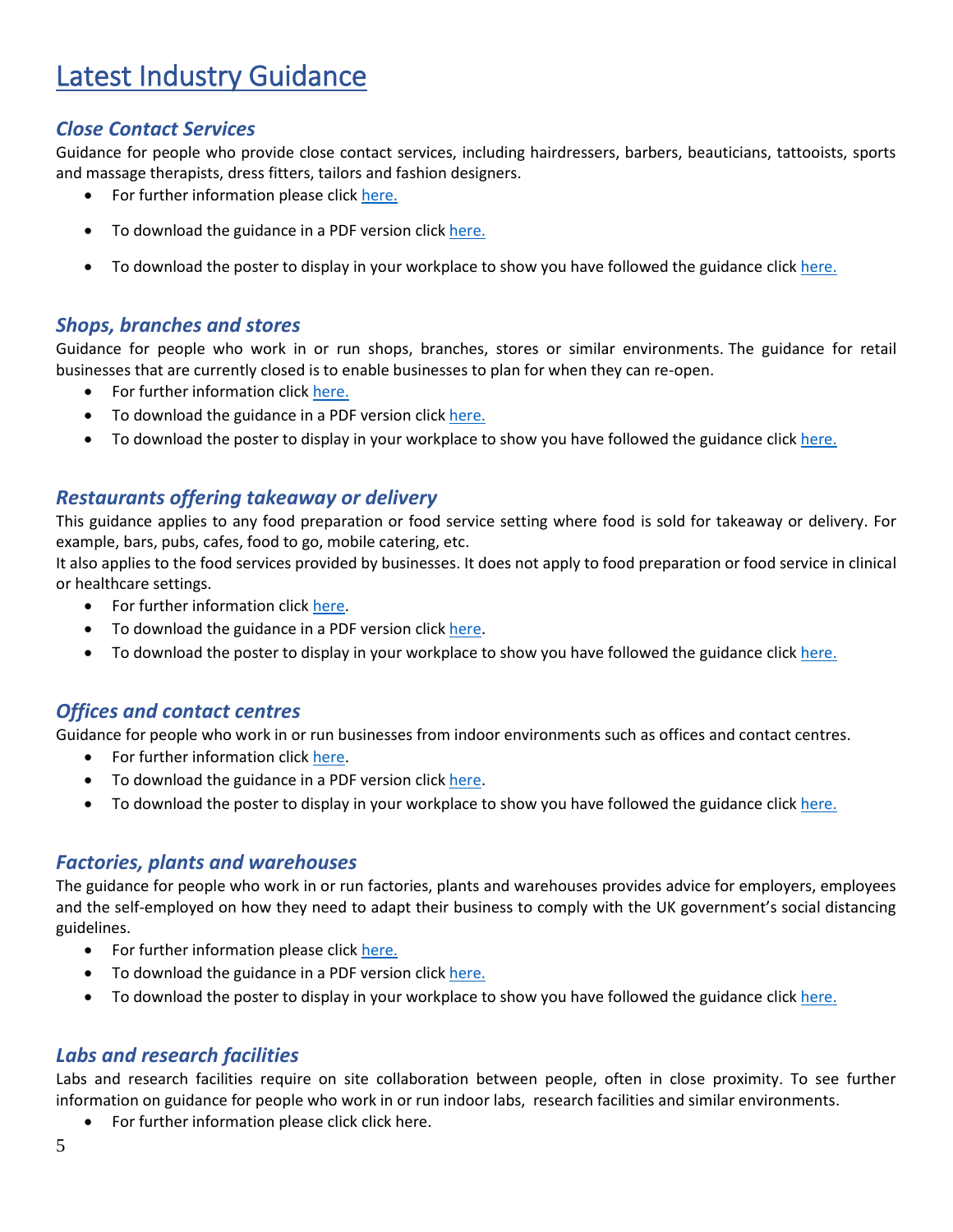- To download the guidance in a PDF version clic[k here.](https://assets.publishing.service.gov.uk/media/5eb9752086650c2799a57ac5/working-safely-during-covid-19-labs-research-facilities-110520.pdf)
- To download the poster to display in your workplace to show you have followed the guidance click [here.](https://assets.publishing.service.gov.uk/media/5ef2895ee90e075c5582f4d1/staying-covid-19-secure-accessible.pdf)

#### <span id="page-5-0"></span>*Construction and other outdoor work*

Guidance for people who work in construction or run outdoor working environments.

- For further information please click [here](https://www.gov.uk/guidance/working-safely-during-coronavirus-covid-19/construction-and-other-outdoor-work)
- To download the guidance in a PDF version clic[k here.](https://assets.publishing.service.gov.uk/media/5eb961bfe90e070834b6675f/working-safely-during-covid-19-construction-outdoors-110520.pdf)
- To download the poster to display in your workplace to show you have followed the guidance click [here.](https://assets.publishing.service.gov.uk/media/5ef2895ee90e075c5582f4d1/staying-covid-19-secure-accessible.pdf)

#### <span id="page-5-1"></span>*Working from or in vehicles*

This guideline relates to people working in or from a vehicle, including couriers, mobile workers, field forces, etc.

- For further information please click [here](https://www.gov.uk/guidance/working-safely-during-coronavirus-covid-19/vehicles).
- To download the guidance in a PDF version click [here](https://assets.publishing.service.gov.uk/media/5eb96cd6d3bf7f5d3a907e58/working-safely-during-covid-19-vehicles-110520.pdf)[.](https://assets.publishing.service.gov.uk/media/5eb96cd6d3bf7f5d3a907e58/working-safely-during-covid-19-vehicles-110520.pdf)
- To download the poster to display in your workplace to show you have followed the guidance click [here.](https://assets.publishing.service.gov.uk/media/5ef2895ee90e075c5582f4d1/staying-covid-19-secure-accessible.pdf)

#### <span id="page-5-2"></span>*Other people's homes*

Various people work in complex environment due to the varied employment relationships, including the self-employed, employers and agencies. This guidance applies to those working in, visiting or delivering to home environments. These include, but are not limited to, people working in the following areas:

- in home workers such as repair services, fitters, meter readers, plumbers, cleaners, cooks and surveyors (this is not an exhaustive list)
- to home services such as delivery drivers momentarily at the door

This guidance does not directly apply to nannies who spend all their time with one household, or to their employers.

- For further information please click [here.](https://www.gov.uk/guidance/working-safely-during-coronavirus-covid-19/homes)
- To download the guidance in a PDF version click [here](https://assets.publishing.service.gov.uk/media/5eb967e286650c2791ec7100/working-safely-during-covid-19-other-peoples-homes-110520.pdf).
- To download the poster to display in your workplace to show you have followed the guidance clic[k here.](https://assets.publishing.service.gov.uk/media/5ef2895ee90e075c5582f4d1/staying-covid-19-secure-accessible.pdf)

#### <span id="page-5-3"></span>*Managing risks and risk assessment at work*

A brief guide on to controlling risks in the workplace, for further information on the Health and Safety Executive please click [here.](https://www.hse.gov.uk/simple-health-safety/risk/index.htm)

#### <span id="page-5-4"></span>*5 steps to working safely*

The government, in consultation with industry, has produced guidance to help ensure workplaces are as safe as possible. Practical actions for businesses to take based on 5 main steps. To view these 5 steps please click [here.](https://www.gov.uk/guidance/working-safely-during-coronavirus-covid-19/5-steps-to-working-safely)

# <span id="page-5-5"></span>Financial support for self-employed, small and large businesses

## <span id="page-5-6"></span>*Find your COVID financial support for your business*

You may be eligible for loans, tax relief and cash grants. Use the [business](https://www.gov.uk/business-coronavirus-support-finder) support finder to see what support is available for you and your business.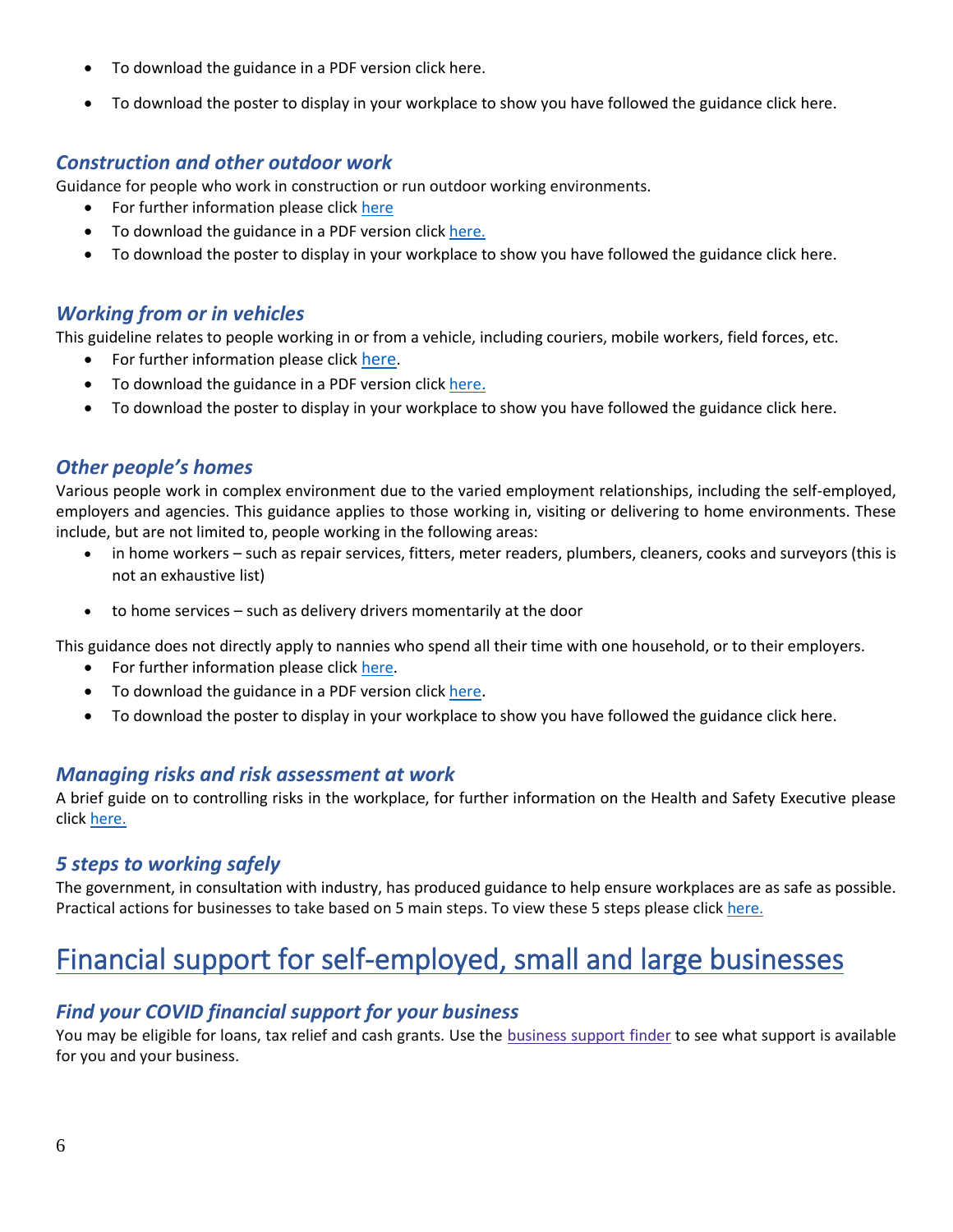## <span id="page-6-0"></span>*Register for free webinars to learn more about the support available*

Take advantage of the free webinars that have been launched by HMRC to help and support if your business is affected by coronavirus (COIVD -19). To register and watch the free the webinars please click [here.](https://www.gov.uk/guidance/help-and-support-if-your-business-is-affected-by-coronavirus-covid-19?utm_source=a4b7c6f4-7063-4d88-957b-b68d6480a86d&utm_medium=email&utm_campaign=govuk-notifications&utm_content=daily)

## <span id="page-6-1"></span>*Self-Employed or Own A Business*

If you're self-employed or a member of a partnership and have been adversely affected by coronavirus (COVID-19) find out if you can use the Self-Employment Income Support Scheme to claim a grant. The scheme will allow you to claim a taxable grant of 80% of your average monthly trading profits, paid out in a single instalment covering 3 months, and capped at £7,500 altogether. This is a temporary scheme, but it may be extended. To view further details please clic[k here.](https://www.gov.uk/guidance/claim-a-grant-through-the-coronavirus-covid-19-self-employment-income-support-scheme#other-help-you-can-get) If you are self-employed or own a business and you are concerned about not being able to pay your tax bills because of COVID-19, you may be eligible for support through Her Majesty's Revenue and Customs' (HMRC) Time to Pay service:

- If you think you or your business is eligible for support through Time to Pay, you can call the following helpline number to get practical help and advice: **0800 0159 559**.
- To view further details please click [here.](https://www.gov.uk/government/news/tax-helpline-to-support-businesses-affected-by-coronavirus-covid-19)

## <span id="page-6-2"></span>*Self-Assessment July 2020 Payment on Account*

Generally self-employed individuals who file an annual tax return under self-assessment are required to make two 'payments of account' during the year, which are advance payments on their tax bill: by 31 January and by 31 July.31 In his statement on 20 March the Chancellor announced that the next self-assessment payments will be deferred until January 2021.

All income tax payments due in July 2020 under self-assessment are deferred to January 2021. All self-employed persons are eligible, and do not need to make an application for deferring this payment. No penalties or interest for late payment are to be charged in the deferral period.

Details are given on the Government's Business Support site to view further details please click [here.](https://www.businesssupport.gov.uk/income-tax-deferral-for-the-self-employed/)

HMRC has set up a dedicated COVID19 helpline for advice and support. The helpline number is **0800 0159 559**. Opening hours are Monday to Friday 8am to 8pm, and Saturday 8am to 4pm. The helpline will not be available on Bank Holiday

## <span id="page-6-3"></span>*One-Off Cash Grant*

- If your business is in the **retail, hospitality, leisure sector & professional service** in England, then you may also be entitled to a cash grant. If you have a property with a rateable value of less than £15,000 then you will be entitled to a grant of £10,000, whether or not you are entitled to small business rate relief or rural rate relief. If you have a property with a rateable value of between £15,000 and £51,000 then you will be entitled to a cash grant of £25,000.
- Your local authority will write to you if you are eligible for this grant by April, to view further details please clic[k here.](https://www.gov.uk/government/publications/guidance-to-employers-and-businesses-about-covid-19/covid-19-support-for-businesses)
- Guidance for businesses setting out details of the Small Business Grants Fund (SBGF) and Retail, Hospitality and Leisure Grant Fund (RHLGF) has been made available. To view further details please click [here](https://www.gov.uk/government/publications/coronavirus-covid-19-business-support-grant-funding-guidance-for-businesses)

## <span id="page-6-4"></span>*Local Authority Discretionary Grants Fund*

- Small and micro businesses with fixed property costs that are not eligible for the Small Business Grant Fund or the Retail, Hospitality and Leisure Grant Fund may be eligible for the Discretionary Grants Scheme.
- •
- You can get a grant of £25,000, £10,000 or any amount under £10,000.
- Your local council will run an application process and decide whether to offer you a grant. To view further details please click [here.](https://www.gov.uk/guidance/apply-for-the-coronavirus-local-authority-discretionary-grants-fund)
- To view further details on guidance to support local authorities in administering the Local Authority Discretionary Grants Fund please click [here.](https://assets.publishing.service.gov.uk/government/uploads/system/uploads/attachment_data/file/887310/local-authority-discretionary-fund-la-guidance-v2.pdf)

## <span id="page-6-5"></span>*Bounce Back Loan*

• The Bounce Back Loan scheme will help small and medium-sized businesses to borrow between £2,000 and £50,000.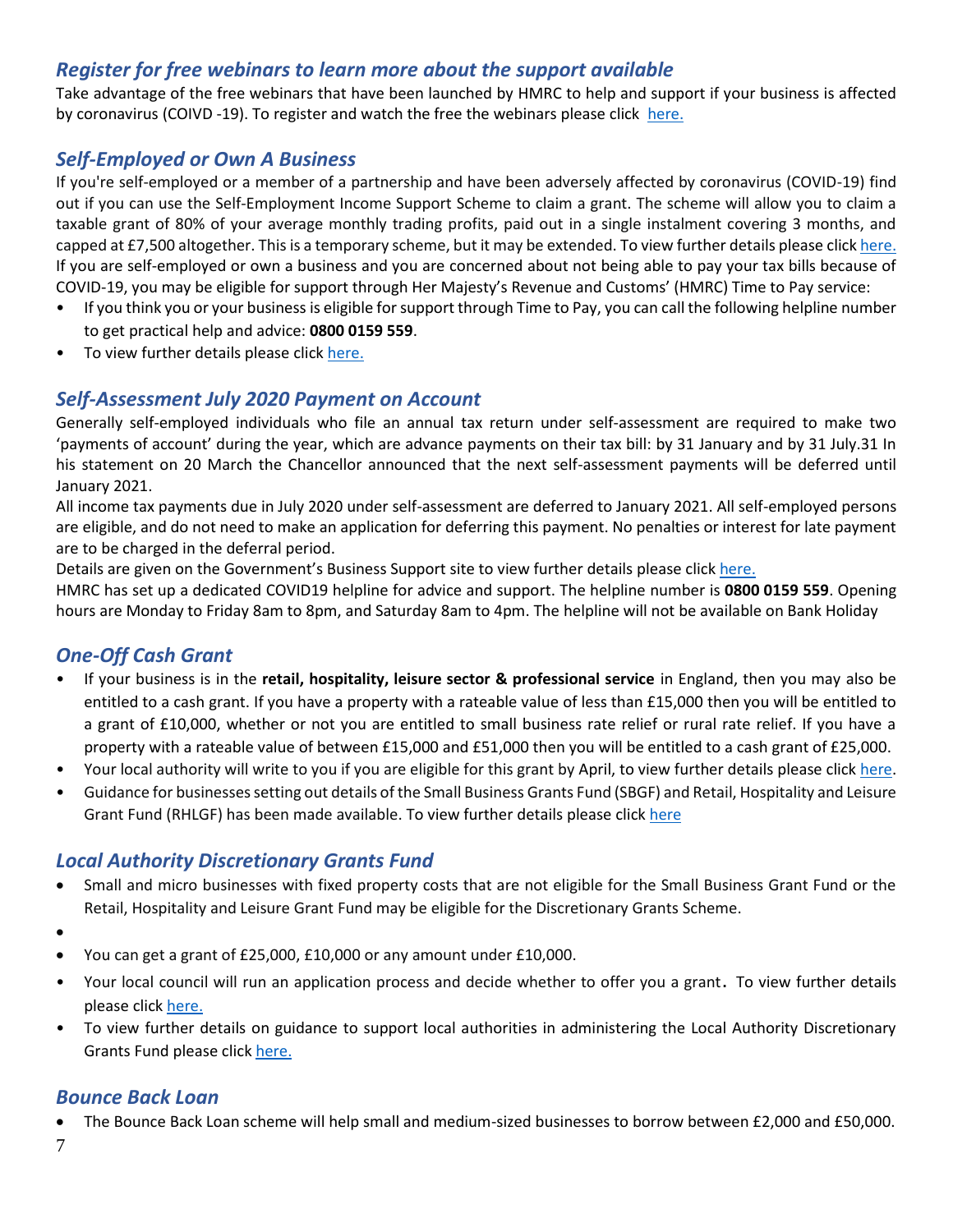- The government will guarantee 100% of the loan and there will not be any fees or interest to pay for the first 12 months.
- Loan terms will be up to 6 years. No repayments will be due during the first 12 months.
- The government will work with lenders to agree a low rate of interest for the remaining period of the loan
- To view further details please click [here.](https://www.gov.uk/guidance/apply-for-a-coronavirus-bounce-back-loan)

## <span id="page-7-0"></span>*Small or Medium Sized Business - Coronavirus Business Interruption Loan Scheme*

- If your small-or medium-sized business in England is facing cash flow issues as a result of COVID-19, Coronavirus Business Interruption Loan Scheme (CBILS) is a new scheme
- Announced by The Chancellor at Budget 2020 a new temporary Coronavirus Business Interruption Loan Scheme has now been launched, delivered by the British Business Bank.
- Businesses from all sectors can apply for the full amount of the facility, the maximum value of a facility provided under the scheme will be £5m, available on repayment terms of up to six years.
- To view further details please click [here.](https://www.british-business-bank.co.uk/ourpartners/coronavirus-business-interruption-loan-scheme-cbils/)

#### <span id="page-7-1"></span>*Future Fund*

- The Future Fund will provide government loans to UK-based companies ranging from £125,000 to £5 million, subject to at least equal match funding from private investors.
- These convertible loans may be a suitable option for businesses that rely on equity investment and are unable to access the Coronavirus Business Interruption Loan Scheme.
- The scheme will be delivered in partnership with the British Business Bank. To view further details please click [here.](https://www.gov.uk/government/news/future-fund-launches-today)
- To view if your eligible please clic[k here.](https://www.gov.uk/guidance/future-fund)
- To view the headline terms and guidance please click [here.](https://assets.publishing.service.gov.uk/government/uploads/system/uploads/attachment_data/file/880119/Convertible_Loan_Key_Terms_-__Final_Version_.pdf)

## <span id="page-7-2"></span>*Large Business - Covid-19 Corporate Financing Facility*

If you are a large business facing cash flow issues as a result of COVID-19, you may want to read the following information:

- Covid-19 Corporate Financing Facility (CCFF) to support companies which are fundamentally strong, but have been affected by a short-term funding squeeze, enabling them to continue financing their short-term liabilities.
- This facility will primarily provide bridging support to see through the temporary nature of Covid-19 related disruption
- To view further details please click [here.](https://www.gov.uk/government/publications/launch-of-covid-19-corporate-financing-facility-ccff)

#### <span id="page-7-3"></span>*Heritage Emergency Fund*

The National Lottery Heritage Fund has put together a £50million fund to support the heritage sector as an immediate response to the coronavirus (COVID-19) outbreak. To view further details please clic[k here.](https://www.heritagefund.org.uk/news/heritage-emergency-fund-launches-help-sector?utm_source=Trustees%20of%20the%20National%20Heritage%20Memorial%20Fund&utm_medium=email&utm_campaign=11448846_News%26Updates-Mar20&utm_content=HEF%20news%20story&dm_i=12AA,6TDZI,SXOQTL,RAONY,1)

#### <span id="page-7-4"></span>*Coronavirus Job Retention Scheme – Furlough*

The Government's Coronavirus Job Retention Scheme has gone live, with businesses able to claim up to £2,500 a month towards staff wages. Employers can apply for direct cash grants through HMRC's new online portal - with the money expected to land in their bank accounts within six working days. Further details please clic[k here.](https://www.gov.uk/government/news/coronavirus-job-retention-scheme-up-and-running?utm_source=8b1c5c91-1aed-4eca-95fe-5e7a4f4a2d59&utm_medium=email&utm_campaign=govuk-notifications&utm_content=daily)

The government's Coronavirus Job Retention Scheme will remain open until the end of October Further details please click [here.](https://www.gov.uk/government/news/chancellor-extends-furlough-scheme-until-october?utm_source=469e4bd6-b6c1-4149-a76b-97f84a86bb07&utm_medium=email&utm_campaign=govuk-notifications&utm_content=daily)

A step by step guide has been prepared to explain the information that employers need to provide to HMRC to make a claim through the Coronavirus Job Retention Scheme. It also describes the processes involved, to view please click [here.](https://assets.publishing.service.gov.uk/government/uploads/system/uploads/attachment_data/file/880376/Coronavirus_Job_Retention_Scheme_step_by_step_guide_for_employers.pdf)